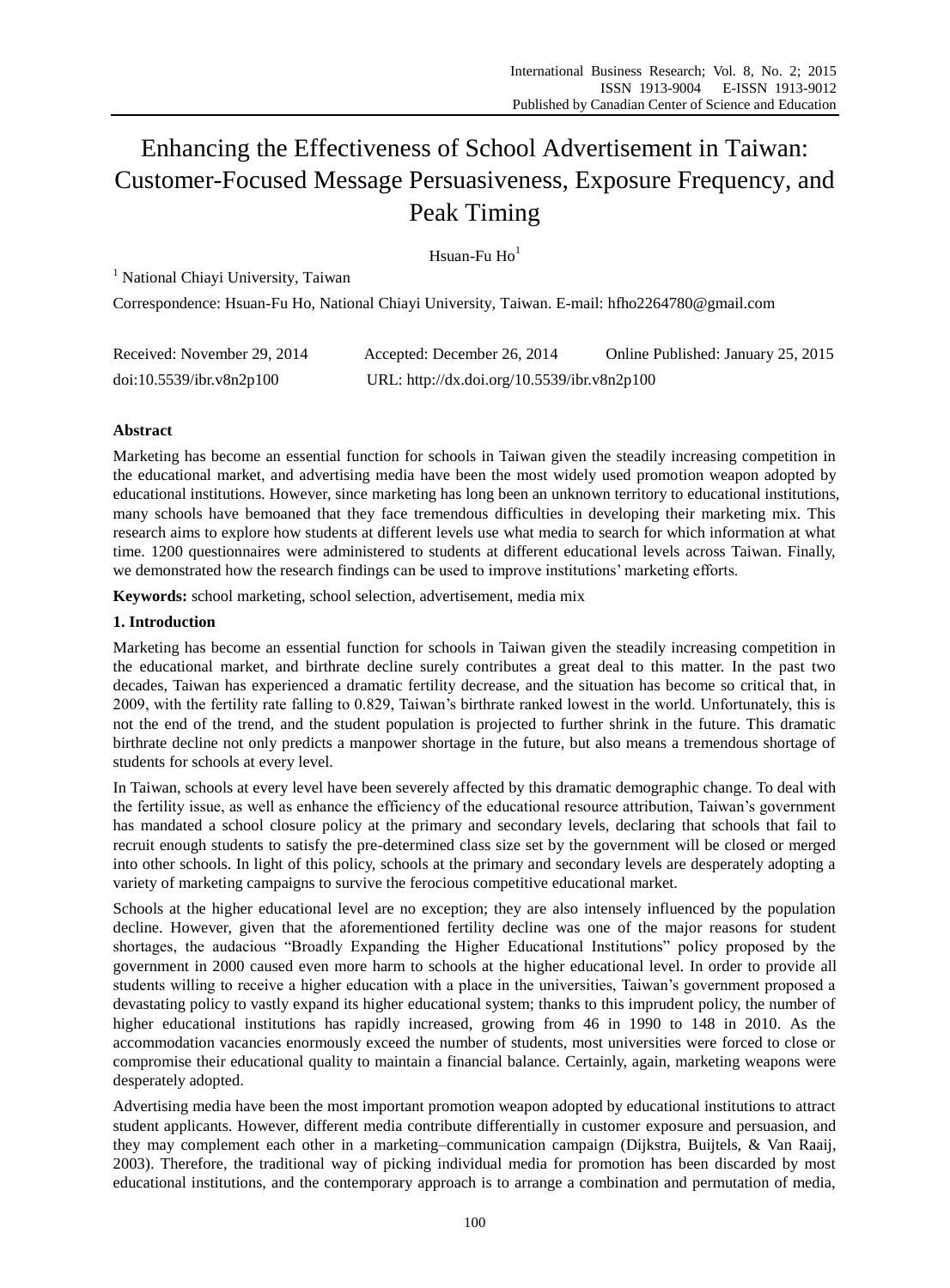generally called "media mix", to ensure that the effect of the advertisements are maximized (Chang, Wu, Tseng, Su, & Ko, 2012).

To optimize the media mix, a thorough understanding of the weaknesses and strengths of different media is essential. Unfortunately, as marketing has long been an unknown territory to educational institutions in Taiwan, many schools have lamented that they face tremendous difficulties in developing their marketing mix and that their advertisement campaigns are often far from cost effective. Hence, a guide to assist schools in media mix development is imperative.

There is certainly a vast amount of literature discussing the various forms of media in the business field, but little has been conducted to understand how the advertising media might be used in the educational context, which is quite different from the traditional business context (Rizvi & Khan, 2010). Given that more educational institutions are adopting advertisements through a variety of outlets, it is important to conduct thorough research on how schools can effectively use media advertisements. This research is thus aimed to examine the strengths and weaknesses of different media in the education context, with a specific focus on media used by students in their school-selection behaviors.

## **2. Literature Review**

## *2.1 Consumer-Focused Advertisement*

A consumer behavior is a collection of tasks, processes, or procedures that a consumer goes through to accomplish the purchasing or consuming behavior (Subramaniam, Shaw, & Gardner, 2000). Generally, studies focusing on consumer behaviors involve issues such as product perception, information collecting methods, attitudes toward and beliefs about certain products, purchase and consumption decision-making processes, and behavioral changes at different stages.

As advertisements aim to influence the purchasing procedures of consumers, it is important to explore their information-searching behaviors before developing advertising plans (Slade, 2002). Traditionally, advertisements were believed to appeal mostly to the irrationals, and consumers were perceived as blind receivers who accepted advertising messages surreptitiously and passively. Under this assumption, consumer behavior patterns could be ignored when developing advertisements plans because consumers simply absorbed every message presented by advertisers, without much selection.

However, this traditional theory was discarded decades ago. Chaudhuri and Buck (1995) and Slade (2002), for example, argues that the process of the advertisement that influences consumers is rational at every stage of their consuming procedures; therefore, the practice of advertising should be based on assumptions that those they address are rational and that consumers will act rationally if convinced. Sometimes the messages conveyed in the advertisement are not objectively true because advertisers often intentionally misuse statistics or suggest false analogies, but this is not a problem because audiences generally watch television or read newspaper advertisements with a critical attitude, and they screen and accept messages that to them seem to be rational and then act on them rationally.

As consumers are very different individuals who tend to be influenced by mass media advertisements differently in terms of how they feel about the advertisements and how they judge the content of advertisements, it is crucial for marketers to establish advertising strategies in line with the consumers' purchase habits if the aim is to promote their final purchase (Kopperschmidt & Stute, 2009; Esteban & Hernández, 2012).

## *2.2 Measures of Media Effectiveness*

Advertisement media are the channels or outlets for connecting consumers and industries, and effective media is often measured by its ability to convey messages that can successfully influence attitudes and purchase intentions among targeted customers. The influence of media on audiences can be summarized as informing, framing, persuading, and sometimes entertaining; therefore, they are widely used by business or political parties to convey messages (Collins, Abelson, Pyman, & lavis, 2006; Blasco & Soibbrio, 2012). As different media has its specific strengths and weaknesses, optimizing the effectiveness of media selection is an important decision-making process for business leaders, and good media often indicates that it will inspire greater awareness and affection while minimizing the impact of shortcomings, which can be measured by message persuasion and exposure frequency (Kwak, Lee, & Kim, 2005).

Consumers' beliefs and involvement are important criteria for media selection. Wang and Sun (2010) conducted a research on people's beliefs and involvement toward internet advertisements, and they claimed that poor beliefs and engagements in advertising media were associated with a weak purchase intention. Bir, Suher,Şener, and Algür (2011) claim that people's perceptions of advertising are formed mainly due to their predetermined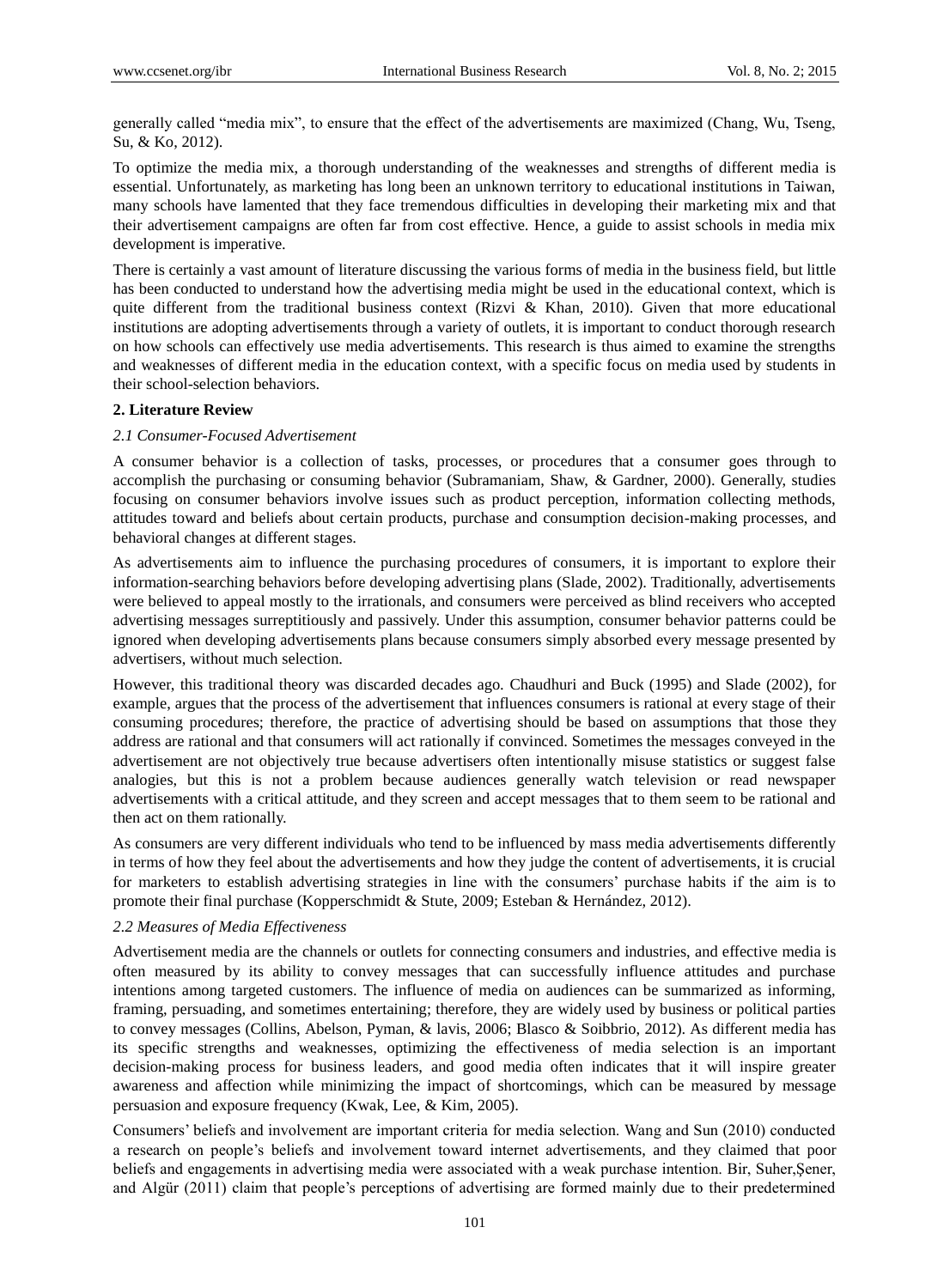ideas of advertising and what they think of the function advertising serves; selecting media that is more trusted by the customers might thus influence the marketing results a great deal. Jarvis, Gainforth, and Latimer-Cheung (2014) stress the believability of both the message and the media. They assert that only when consumers are confident with the advertising messages will they act on it. Therefore, the success of media campaigns often depends on the right selection of both message and media (Spielmann & Richard, 2013).

Exposure frequency is another important measure of advertisement media because higher exposure to advertisements often promotes higher consumptions of different commodities (Halford, Gillespie, Brown, Pontin, & Dovey, 2004; Lee, Kim, Lee, Yoon, & Chung, 2013). However, Nettelhorst and Brannon (2012) argue that higher exposure frequency is sometimes effective only with a certain group of people while it might be useless to other people. Therefore, it is important to recognize how exposure frequency can influence the target customers and what media can drive higher exposure frequency.

#### *2.3 Advertisement Messages for Student Recruitment*

In general, prospective students have to consider what is essential for them to study in a higher educational level, and then make a rational trade-off among the factors. Therefore, it is essential for schools to understand why students chose particular school if the aim is to develop sound marketing strategies that are fit to their prospective customers' needs (Cubillo, Sanchez, & Cerviño, 2006).

Chapman (1979) argues that the two most important factors affecting students' school selection process are the quality of college and price –related considerations, and the price-related issues such as tuition, grants, scholarships, part-time working opportunities often become more important during economic difficulties. Quality factors as well as price factors are often interact with one another, and therefore, it is important to draw an integral picture of all these factors when developing marketing strategies. Szekeres (2010) provide school selection determinants very similar to Chapman, and he claims that students often select their destination schools based on the general quality reputation of the school. They might focus on the following attributes of a school: access to the school, surrounding of the campus, job prospects, school location, quality of faculty and their instruction, tuition and living costs.

Kallio (1995) examines the relative influence of factors affecting the school choice decisions of students, and he point out that the following factors are of great importance for enrollment decisions: the academic reputation of the institution, program quality and size, tuition costs and financial aids, school location and distance from residence, quality and access of faculty members, diversity of course and activitiesand opportunity for friendships. He further reminds us that students' personal characteristics significantly affect their school selection patterns.

#### *2.4 Strengths and Weaknesses of Distinct Media*

Advances in information technology have provided consumers with more choices in selecting methods for information collection. As consumers' attention is spread over more media than ever before, using only one medium for advertising can no longer guarantee that businesses will reach the targeted customer groups. For this reason, developing an adequate media mix that incorporates different kinds of media is more practical and popular (Chang, Wu, Tseng, Su, & Ko, 2012; Sung & Cho, 2012; Spielmann & Richard, 2013). Optimizing the media mix requires a thorough understanding of the characteristics of different media. Thus, this section analyzes the strengths and weaknesses of distinct media.

Television advertisements often force consumers to use multiple sensory modes, making it easier for auditors to build emotional connections with advertising products (Dijkstra, Buijtels, & Raaij, 2005; O'Hara, Bauman, & Phongsavan, 2012). However, the information conveyed by television is abrupt and quick, making it difficult to facilitate consumers' ability to remember the information required for final purchase (Sung & Cho, 2012).

Radio-based advertisements are relatively inexpensive to produce and broadcast compared to televised advertisements, and sometimes they have greater reach than television if the target group is low and if audiences are comprised primarily of middle-income population. However, without the visual effects, radio advertisements are less impressive than television advertisements (Durkin & Wakefield, 2009).

Among the traditional mass media, newspapers and magazines are classified as print media. These sets of media allow customers to acquire the message they need at their own pace and emotion while enabling prospective consumers to retain the information for use at any time. Moreover, as the costs for print media advertisements are lower than for televised commercials, they are very popular among industries with lower marketing budgets (Esteban & Hernández, 2012; Wei & Pan, 1999; Kwak, Lee, & Kim, 2005). However, print media is somewhat boring because print media advertisements cannot vividly convey visual and audio images; therefore, they are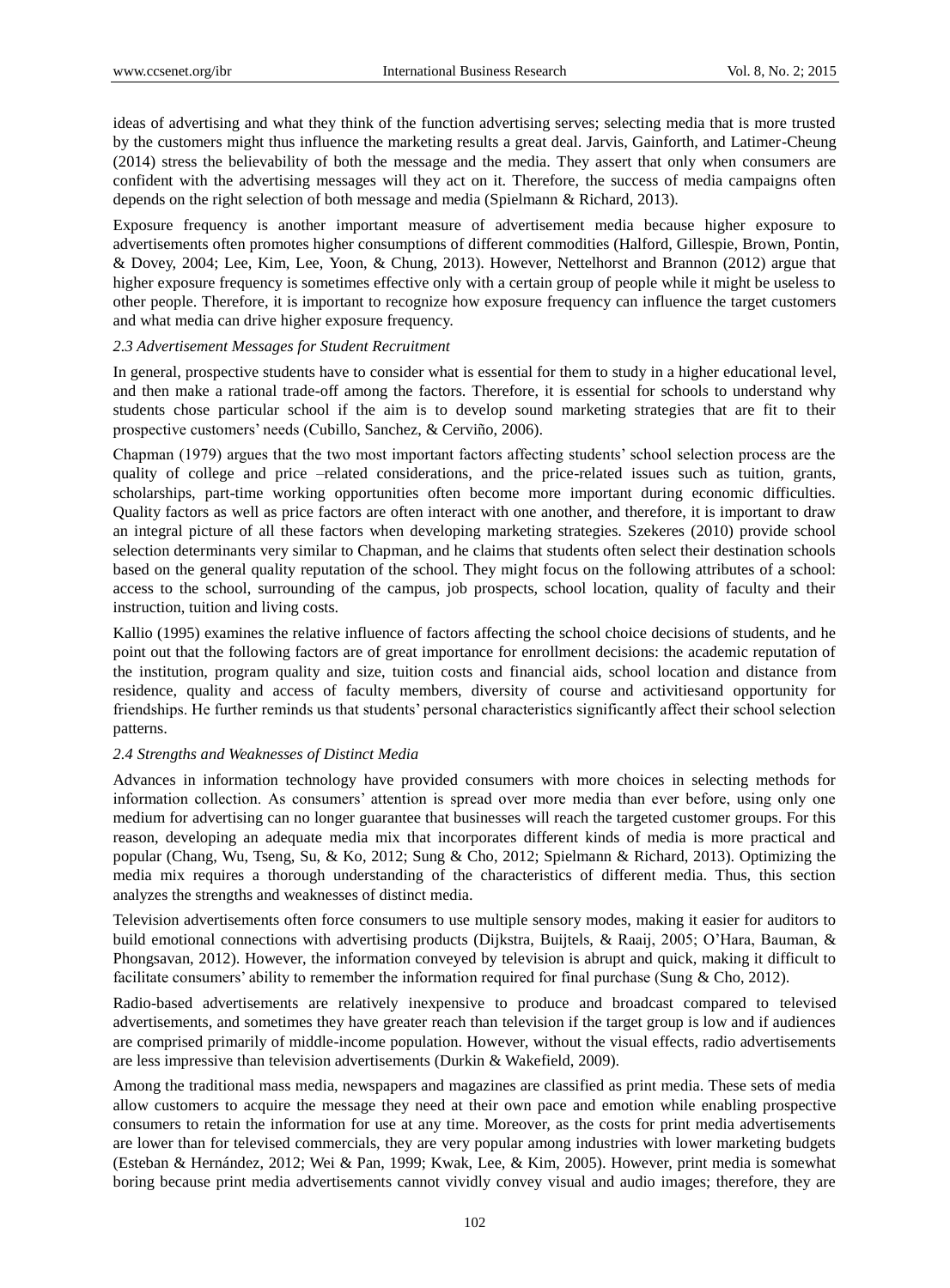disadvantaged in influencing less involved or passive consumers (Dijkstra, Buijtels, & Raaij, 2005).

Like magazine advertisements, direct-to-customer advertisements are beneficial for providing segmented and targeted consumer group messages in detail and tend to provoke more conative responses than all other media; thus, they are more credible and trusted among audiences (Feld, Frenzen, Krafft, Peters, & Verhoef, 2013; Davis, 1996; O'Hara, Bauman, & Phongsavan, 2012; Kiernan, Phillips, Fair, & King, 2000). Some can argue that direct mail could be expensive in terms of the huge amount of mailing costs. These costs, in practice, can often be efficiently reduced by adopting a good plan for segmentation and targeting, timing, and sequencing (Feld, Frenzen, Krafft, Peters, & Verhoef, 2013).

Internet advertisements seem to be the latest and the most popular medium among advertisers. The evolution of the World Wide Web has enabled new types of integrated publications that include features from different traditional media, such as television, radio, newspapers, and magazines (Rosales, 2012). The internet is different from traditional counterparts in that it is a many-to-many and a two-way communication model. In other words, it allows several users to communicate and interact with one another simultaneously (Subramaniam, Shaw, & Gardner, 2000). The internet media are especially effective in providing consumers with a chance to make purchases immediately. Hence, the internet can provoke more conative responses than all the other traditional media (Dijkstra, Buijtels, & Raaij, 2005). However, the security matters and technical issues often hinder industries from adopting the internet as the major advertisement media. Moreover, internet advertisements should not be used as the primary source of information for customers who do not have the intention or ability to access the internet, such as older adults (Berry, Spence, Plotnikoff, Bauman, McCargar, Wicher, Clark, & Stolp, 2009).

## **3. Methodology**

#### *3.1 Development*

This research aims to explore how students at different education levels use advertisement media to search for information they need for school selection. To actualize the aim, a self-developed questionnaire entitled "Research Questionnaire on Advertisement Media Engagement by Students at Different Educational Levels" was adopted as the main instrument.

The questionnaire was composed of four parts. The first part collected participants' demographic information. The second part contained 16 questions using a five-point Likert scale  $(1 = not)$  persuasive at all,  $5 = very$ persuasive) examining which message contents were more persuasive for students. The third part contained 15 questions using a five-point Likert scale ( $1 =$  never,  $5 =$  very often) examining students' exposure to different media. Finally, the fourth part contained 15 questions measuring the peak timing for different media; participants were asked to indicate the highest-use periods for each medium.

#### *3.2 Validity and Reliability*

The draft of the questionnaire was first screened by five scholars in educational administration to ensure the adequacy of the factors included in the questionnaire. The questionnaire was then pre-tested on 20 students, and minor revisions were made based on their feedbacks. Thereafter, Cronbach's  $\alpha$  and factor analyses were adopted to ensure the content reliability and constructional validity. We first conducted a factor analysis on the second part of the questionnaire (examining message persuasion) using a Kaiser-Meyer-Olkin measure of sampling adequacy equal to .915 (very close to 1, and much higher than .5) as well as Bartlett's test of sphericity equal to 9816.064 ( $p = .000$ ), indicating that the data set was adequate for factor analysis. The results identified three factors: reputation, environment, and economy, which accounted for 24.1%, 18.641%, and 18.664% of the variance respectively. The three factors accounted for a total of 61.406% of the variability in all variables, as revealed in table 1.

| Number         | Item                                     | Reputation | Environment | Economy |
|----------------|------------------------------------------|------------|-------------|---------|
| Q1             | Rated the top in the university rankings | .774       |             |         |
| Q <sub>2</sub> | Alumni with outstanding achievements     | .666       |             |         |
| Q <sub>3</sub> | Distinguished quality faculty            | .756       |             |         |
| O4             | Richness and diversity of the curricula  | .626       | .406        |         |

Table 1. Factor analysis loading of message persuasiveness items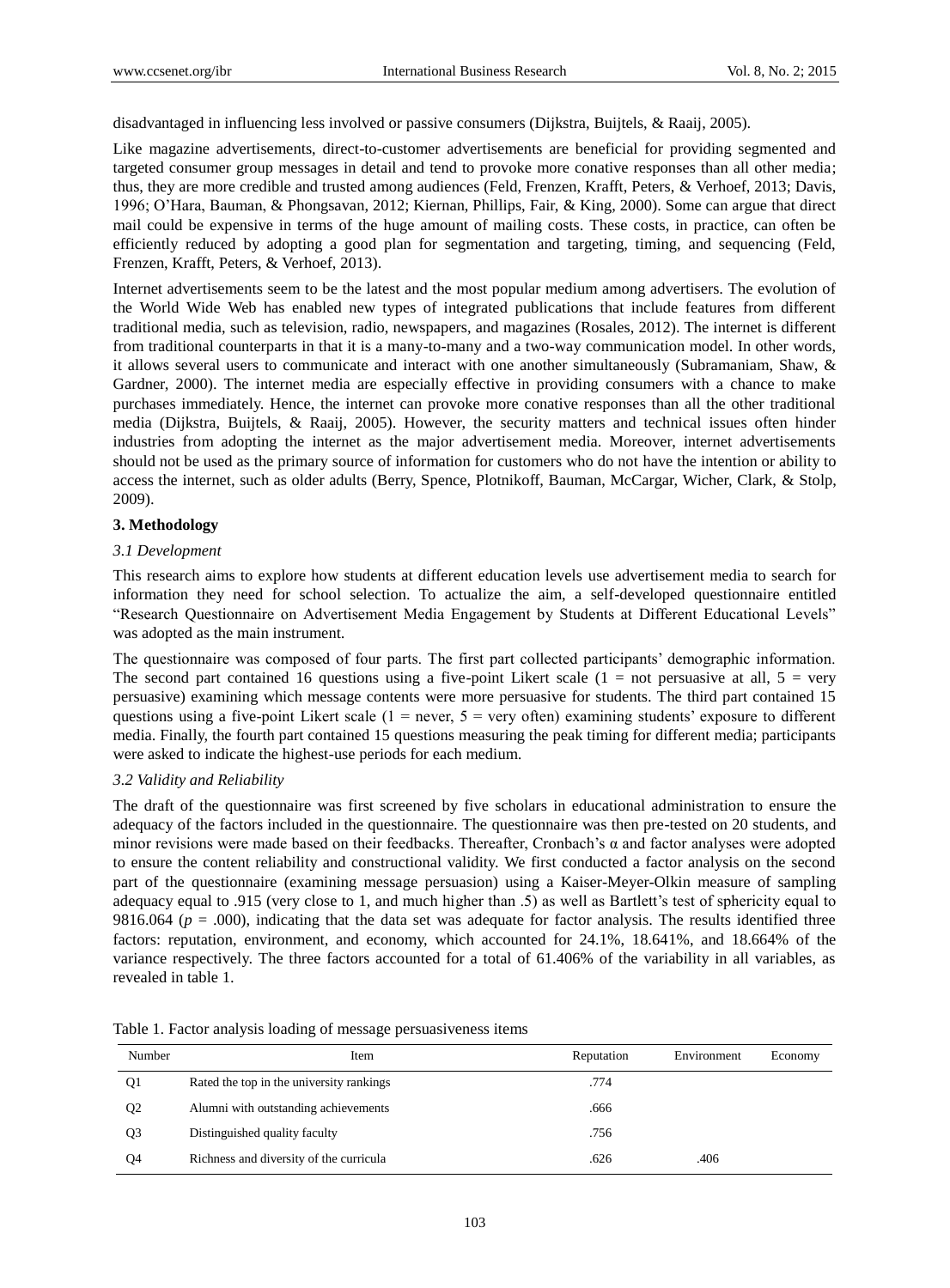| Q <sub>5</sub> | High quality assurance confirmations (ISO)                    | .586 |      |      |
|----------------|---------------------------------------------------------------|------|------|------|
| Q <sub>6</sub> | Great students' achievements in off-campus exams and contests | .609 |      |      |
| Q7             | Safe and comfortable facilities, buildings, and campus        |      | .764 |      |
| Q <sub>8</sub> | Richness and variety of student clubs and activities          |      | .789 |      |
| Q <sub>9</sub> | Location advantages and travel conveniences                   |      | .693 |      |
| Q10            | Complete and convenient living functions                      |      | .668 |      |
| Q11            | Reasonable tuition and school fees                            |      | .404 | .831 |
| Q12            | Lower living costs                                            |      |      | .846 |
| Q13            | Abundant scholarships and fellowships                         |      |      | .619 |
| Q14            | Abundant part-time working opportunities                      |      |      | .693 |
| Q15            | Competitiveness in graduate employability                     | .545 |      |      |
| Q16            | Chances for advancing to higher academic levels               | .608 |      |      |

Thereafter, another factor analysis was conducted for the third part of the questionnaire (examining media exposure frequency), using Kaiser-Meyer-Olkin measure of sampling adequacy equal to .920 (very close to 1, and much higher than .5) and Bartlett's test of sphericity equal to  $6462.480$  ( $p = .000$ ), indicating that the data set is adequate for factor analysis. The results identified three factors: mainstream media, alternative media, and internet media, which accounted for 17.479%, 19.894%, and 19.711% respectively. The three factors accounted for a total of 57.084% of the variability in all variables, as shown in table 2.

| Number         | Item                            | Mainstream Media | Alternative Media | <b>Internet Media</b> |
|----------------|---------------------------------|------------------|-------------------|-----------------------|
| Q1             | Radio broadcast                 | .667             |                   |                       |
| Q <sub>2</sub> | Television                      | .751             |                   |                       |
| Q <sub>3</sub> | Newspaper                       | .678             |                   |                       |
| Q4             | Movie or other motion pictures  | .650             |                   |                       |
| Q <sub>5</sub> | Magazines                       | .509             | .470              |                       |
| Q6             | Direct mail                     |                  | .676              |                       |
| Q7             | Off-campus billboard, LED board |                  | .705              |                       |
| Q8             | On-campus billboard, LED board  |                  | .655              |                       |
| Q9             | Wagon and station advertisement |                  | .584              |                       |
| Q10            | Yellow page advertisement       |                  | .651              |                       |
| Q11            | Social media advertisement      |                  |                   | .710                  |
| Q12            | Blog-based advertisement        |                  |                   | .735                  |
| Q13            | Search engine banner ads        |                  |                   | .760                  |
| Q14            | YouTube and game platform ads   |                  |                   | .770                  |
| Q15            | School website advertisement    |                  | .487              | .491                  |

Table 2. Factor analysis loading of media items

To ensure that the instrument consistently measured the same variables, Cronbach's α was adopted for the reliability examination. The second part of the questionnaire had a Cronbach's α of .919, much higher than the cutoff point of .7, indicating a very good reliability. Another Cronbach's α was conducted to test the third part of the questionnaire. The Cronbach's α equal to .896 indicated a good reliability of the question set.

#### *3.3 Target Groups and Sample Distribution*

This research explored the media usage pattern of students at different levels when making school-selection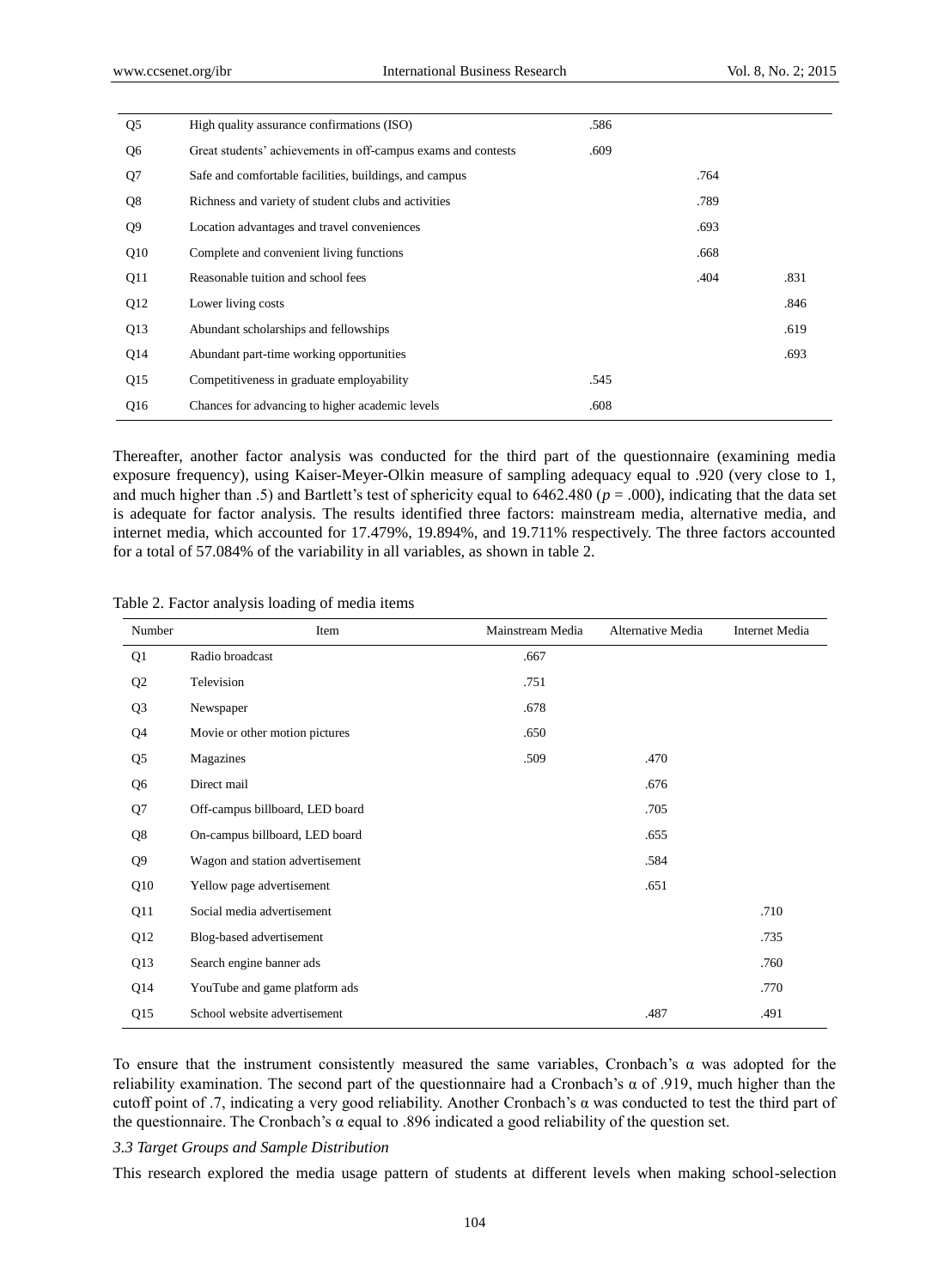decisions, with a special concentration on how educational level might affect students' media usage patterns. The research groups targeted students from different levels (elementary school, junior high school, senior high school, and university). A total of 1200 questionnaires were administered to students: 300 to elementary students, 300 to junior high school students, 300 to senior high school students, and 300 to university students studying at a variety of locations in Taiwan. Ultimately, 293, 296, 289, and 294 questionnaires were returned, respectively. With a total number of 1175, the response rate was 97.9%. Of the 1175 returned questionnaires, 567 were from males and 605 from females; 179 were from metropolitan city centers, and 983 were from suburban and rural townships.

## **4. Research Results**

## *4.1 Message Persuasion*

Our first research question sought to understand message persuasiveness for students from different educational levels. Table 3 indicated that students stress safe and comfortable facilities, buildings, and campus most, followed by richness and variety of student clubs and activities and competitiveness in graduate employability. Messages related to alumni with outstanding achievements and abundant part-time working opportunities seemed less persuasive to students.

| Variables                                                     | Mean | Std  |
|---------------------------------------------------------------|------|------|
| Excellent in the school evaluation or rankings                | 3.52 | .93  |
| Alumni with outstanding achievements                          | 3.29 | .95  |
| Distinguished quality faculty                                 | 3.66 | .96  |
| Richness and diversity of the curricula                       | 3.77 | .98  |
| High quality assurance confirmations (ISO)                    | 3.50 | .94  |
| Great students' achievements in off-campus exams and contests | 3.56 | .94  |
| Safe and comfortable facilities, buildings, and campus        | 3.91 | .98  |
| Richness and a variety of student clubs and activities        | 3.83 | 1.04 |
| Location advantages and travel conveniences                   | 3.77 | 1.05 |
| Complete and convenient living functions                      | 3.79 | 1.04 |
| Reasonable tuition and school fees                            | 3.73 | 1.05 |
| Lower living costs                                            | 3.67 | 1.03 |
| Abundant scholarships and fellowships                         | 3.71 | 1.06 |
| Abundant part-time working opportunities                      | 3.38 | 1.13 |
| Competitiveness in graduate employability                     | 3.80 | 1.13 |
| Competitiveness in advancing to higher academic levels        | 3.70 | 1.10 |

## *4.2 The Effects of Educational Level on Message Persuasion*

The last research question sought to understand how students' demographic backgrounds might affect their media usage pattern, and the most important variable in this research is students' educational level. We first examined whether students at different educational levels varied in opinions toward message persuasiveness. Table 4 indicates that elementary school students ranked it as less persuasive on almost every advertising message than students from all other levels. In contrast, university students gave a higher score on almost every message items. However, senior high school students gave higher scores on messages of complete and convenient living function and abundant scholarships and fellowships than their university counterparts. As students from different levels can focus on different messages, it is important for advertisers to recognize which messages are more persuasive to each group of students.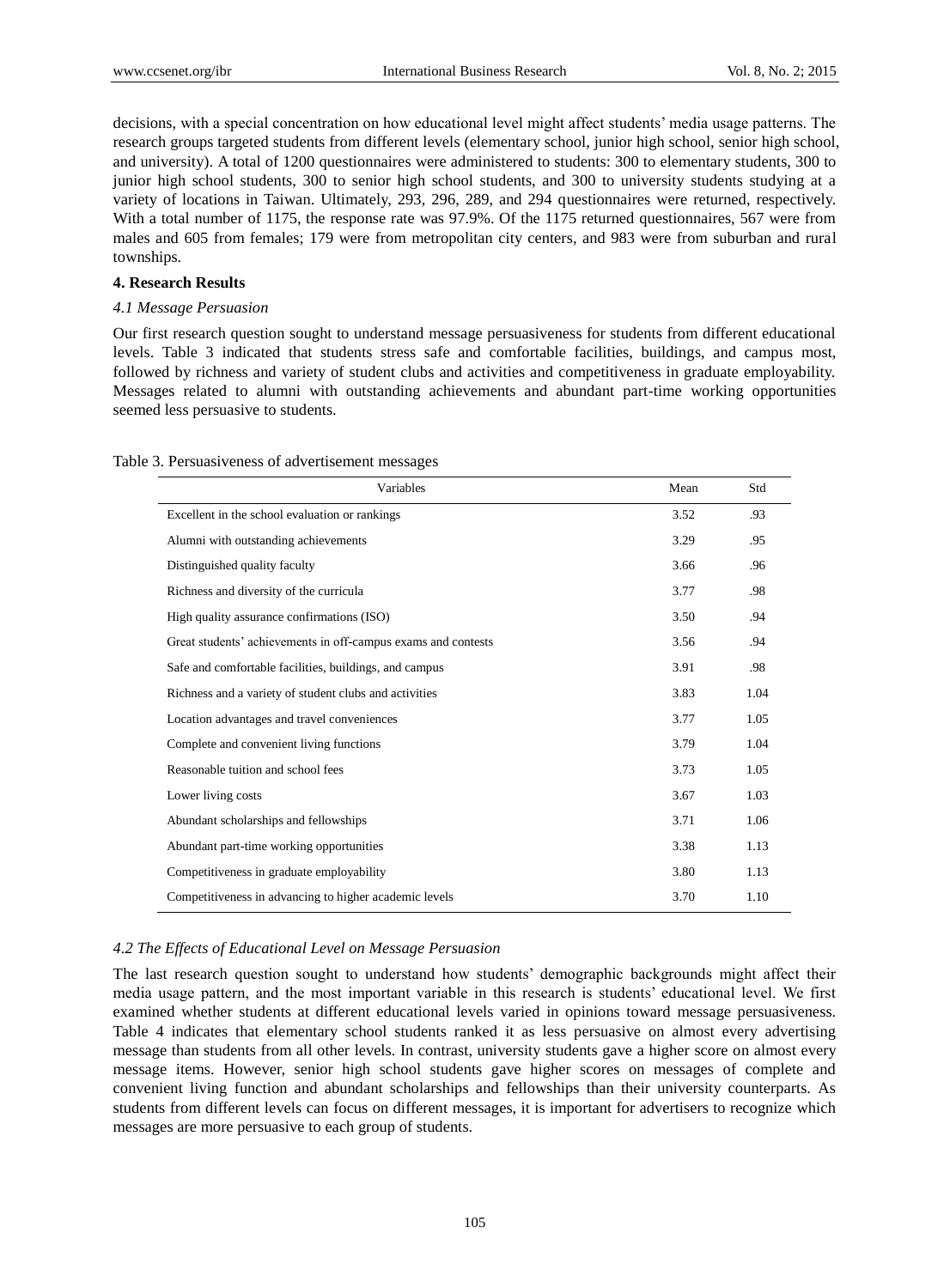#### Table 4. One-way ANOVA of educational level on message persuasion

| Variables                                              | $\mathbf{F}$ | Sig. | Post-Hoc                     |
|--------------------------------------------------------|--------------|------|------------------------------|
| Excellent in the school evaluation or rankings         | 8.42         | .000 | $(4)$ , $(3) > (2) > (1)$ ;  |
| Alumni with outstanding achievements                   | .47          | .704 | n.s.                         |
| Distinguished quality faculty                          | 7.23         | .000 | (3)>(1); (4)>(1),(2)         |
| Richness and diversity of the curricula                | 2.80         | .039 | n.s.                         |
| High quality standard authorizations (ISO)             | 1.47         | .220 | n.s.                         |
| Great students' achievements in off-campus contests    | 5.74         | .001 | $(4)>(3)$ , $(2)$            |
| Safe and comfortable facilities, buildings, and campus | 3.24         | .022 | n.s.                         |
| Richness and a variety of student clubs and activities | 13.98        | .000 | (4)>(3),(2),(1)              |
| Location advantages and travel conveniences            | 4.78         | .003 | (4)>(3)                      |
| Complete and convenient living functions               | 6.51         | .000 | (2) > (1); (3) > (4), (1)    |
| Reasonable tuition and school fees                     | 8.33         | .000 | $(4)$ , $(3)$ , $(2) > (1)$  |
| Lower living costs                                     | 4.20         | .006 | (4)>(1)                      |
| Abundant scholarships and fellowships                  | 3.23         | .022 | (3) > (4)                    |
| Abundant part-time working opportunities               | 5.57         | .001 | (3)(2)>(1)                   |
| Competitiveness in graduate employability              | 10.10        | .000 | $(4)$ , $(3)$ , $(2)$ $>(1)$ |
| Competitiveness in advancing to higher academic levels | 5.97         | .000 | $(4)$ , $(3)$ , $(2) > (1)$  |

(4)=university, (3)=senior high school, (2)=junior high school, (1)=elementary school.

## *4.3 Students' Media Exposure Frequency*

Our second research question examined the exposure frequency of students to advertisements carried by different media. The results showed that students are mostly exposed to television commercials, followed by internet search engine banner advertisements, YouTube and game platform advertisements, and on-campus billboard or LED board. In contrast, yellow page advertisements, blog-based advertisements, direct mail, and magazine advertisements are less frequently adopted by students when searching for school information (see table 5).

Table 5. Exposure frequency of media among students

| Variables                                     | Mean | Std. |
|-----------------------------------------------|------|------|
| Radio broadcast                               | 2.80 | 1.02 |
| Television                                    | 3.63 | 1.02 |
| Newspaper                                     | 2.98 | 1.01 |
| Movie or other motion pictures                | 3.07 | 1.03 |
| Magazines                                     | 2.78 | 1.00 |
| Direct mail                                   | 2.77 | 1.04 |
| Off-campus billboard, LED ads board, or T-bar | 2.83 | 1.03 |
| On-campus billboard, LED board, or banners    | 3.12 | 1.03 |
| Wagon advertisement and station advertisement | 2.93 | 0.97 |
| Yellow page advertisement                     | 2.25 | 0.97 |
| Social media advertisement                    | 3.04 | 1.22 |
| Blog-based advertisement                      | 2.71 | 1.12 |
| Internet search engine banner advertisement   | 3.24 | 1.16 |
| YouTube and game platform click advertisement | 3.12 | 1.17 |
| School website advertisement                  | 2.91 | 1.05 |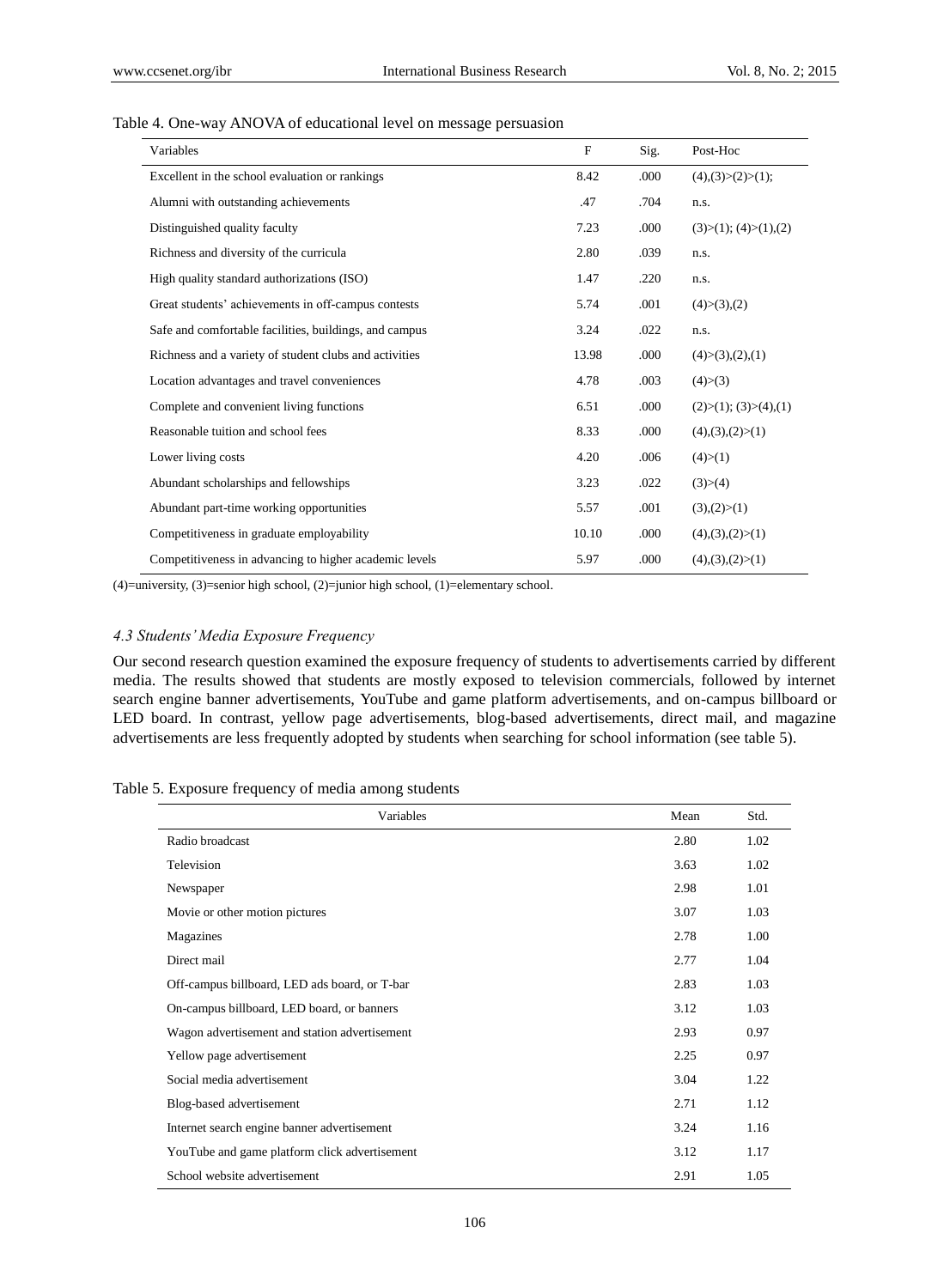## *4.4 The Effects of Educational Level on Exposure Frequency*

Finally, we examined whether students at different educational levels varied in media exposure frequency. As shown in table 6, students from higher educational levels tended to have higher exposure frequency to media than their counterparts from lower educational levels. Moreover, there were no significant differences among students from different levels in terms of direct mail and yellow page advertisements; one possible reason for these results is because students from higher educational levels often have to decide which school to go mostly by themselves, and they comparatively have more time, capability, and necessity to access more information than elementary and junior high school students. Moreover, since students from every educational level do not use direct mail and yellow page anymore, the variation among students from different educational levels on these two media are not significant.

| Variables                                  | F      | Sig. | Post-Hoc                         |
|--------------------------------------------|--------|------|----------------------------------|
| Radio broadcast                            | 3.090  | .026 | n.s.                             |
| Television advertisements                  | 6.737  | .000 | $(4)$ , $(3)$ , $(2)$ $>(1)$     |
| Newspaper                                  | 7.060  | .000 | (4)(3)>(1)                       |
| Movie or other motion pictures             | 4.020  | .007 | (4)>(1)                          |
| Magazines                                  | 9.451  | .000 | $(4)>(1)$ ; $(3)>(2)$ , $(1)$    |
| Direct Mail                                | 1.315  | .268 | n.s.                             |
| Off-campus billboard or LED advertisements | 9.329  | .000 | $(4)$ , $(3)$ , $(2) > (1)$      |
| On-campus billboard or LED advertisements  | 21.128 | .000 | $(4)$ , $(3)$ , $(2)$ $>(1)$     |
| Wagon and station advertisements           | 8.688  | .000 | $(4)$ , $(3)$ , $(2) > (1)$      |
| Yellow page advertisements                 | .156   | .926 | n.s.                             |
| Social media advertisements                | 27.374 | .000 | $(4)>(3),(2),(1);$ $(3),(2)>(1)$ |
| Blog-based advertisements                  | 42.195 | .000 | $(4)>(3),(2),(1);$ $(3)>(2)$     |
| Search engine banner advertisements        | 55.370 | .000 | $(4)>(3)>(2)$ , (1)              |
| YouTube and game platform advertisements   | 27.422 | .000 | $(4)>(3),(2),(1);$ $(3)>(1)$     |
| School website advertisements              | 4.781  | .003 | (4)>(3),(2),(1)                  |

Table 6. One-way ANOVA of educational level on message exposure frequency

 $(4)$ =university,  $(3)$ =senior high school,  $(2)$ =junior high school,  $(1)$ =elementary school.

#### *4.5 Timing of Media Usage*

In the fourth part of the questionnaire, participants were asked to indicate the peak usage times for each advertising medium, but they were allowed to ignore a medium without marking on it if they did not use that medium often. Thereafter, the total number of the marks for each medium was calculated for different educational levels (as shown in Table 7). The results showed that students from all educational levels (elementary, junior high school, senior high school, and university) use media advertisements mostly between 18:00 and 20:00, followed by the period 20:00–22:00 and 16:00–18:00. However, students from different levels varied when looking at the fourth highest time period: elementary school students, junior high school students, and senior high school students rated the timing of 6:00–8:00 as the fourth highest, while university students marked 22:00–24:00 as the fourth highest. The possible reason for this might be that younger students (i.e., at the elementary school, junior high school, and senior high school levels) have to wake up early and get to school at about 7:30 in Taiwan; therefore, 6:00–8:00 is a good time for them to use media. Meanwhile, university students often stay up late, so 22:00–24:00 is a popular time for them to access advertising media.

Table 7. Exposure frequency in different periods

| Time Period | $0 - 6$ | $6 - 8$ | $8 - 10$ | $10 - 12$ | $12 - 14$ | $14 - 16$ | $16 - 18$ | $18 - 20$ | $20 - 22$ | $22 - 24$ |
|-------------|---------|---------|----------|-----------|-----------|-----------|-----------|-----------|-----------|-----------|
| Elementary  | 191     | 350     | 296      | 279       | 239       | 329       | 707       | 943       | 608       | 176       |
| Junior high | 190     | 460     | 173      | 177       | 186       | 263       | 841       | 1213      | 977       | 334       |
| Senior high | 115     | 470     | 289      | 280       | 263       | 337       | 766       | 1166      | 827       | 289       |
| University  | -97     | 215     | 390      | 475       | 633       | 546       | 835       | 1269      | 1221      | 647       |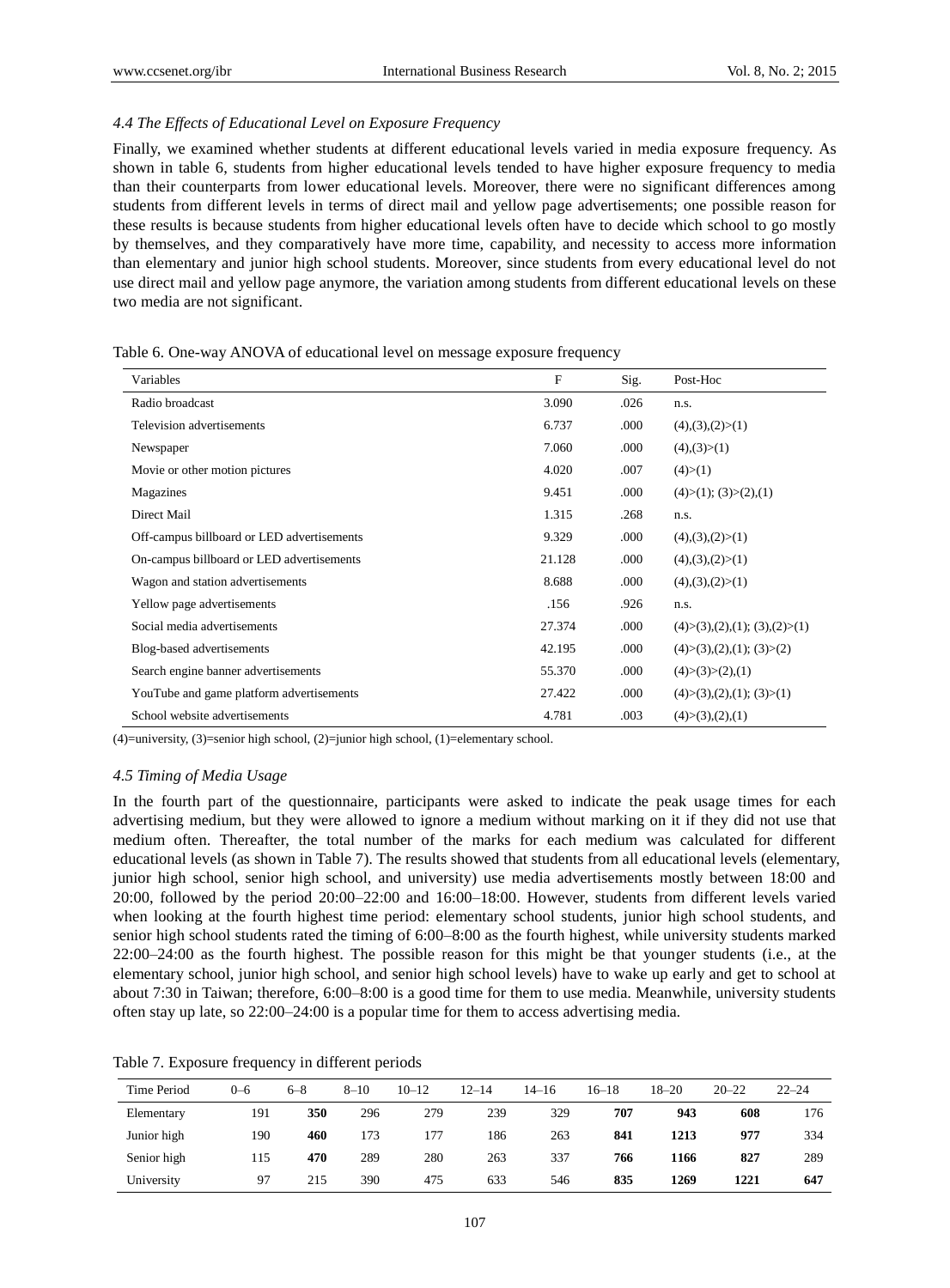We subsequently conducted an analysis of the peak time period for each medium and found that the peak time varied by medium. Table 8 shows that the best time for magazine advertisements, direct mail, yellow page advertisements, social media advertisements, blog-based advertisements, search engine banner advertisements, YouTube and game platform advertisements, and school website advertisements was 18:00–20:00, while the peak timing for radio broadcasts, newspaper advertisements, and on-campus billboard and LED board was 6:00–8:00. Finally, the top time period for movies or other motion picture advertisements was 20:00–22:00.

|  |  |  |  | Table 8. Peak timing of each medium |
|--|--|--|--|-------------------------------------|
|--|--|--|--|-------------------------------------|

| Time Period                          | $0$ to 6 | $6 \text{ to } 8$ | 8 to 10 | $10$ to $12$ | 12 to 14 | 14 to 16 | 16 to 18 | 18 to 20 | 20 to 22 | $22$ to $24$ |
|--------------------------------------|----------|-------------------|---------|--------------|----------|----------|----------|----------|----------|--------------|
| 1 Radio broadcasts                   | 48       | 198               | 40      | 32           | 42       | 34       | 163      | 193      | 174      | 80           |
| 2 Television commercials             | 43       | 79                | 48      | 65           | 92       | 77       | 285      | 643      | 464      | 185          |
| 3 Newspaper advertisements           | 39       | 189               | 135     | 74           | 64       | 51       | 157      | 185      | 135      | 29           |
| 4 Movie advertisements               | 28       | 45                | 45      | 68           | 52       | 88       | 170      | 313      | 320      | 105          |
| 5 Magazines advertisements           | 20       | 61                | 67      | 77           | 73       | 67       | 151      | 221      | 149      | 35           |
| 6 Direct mail                        | 23       | 57                | 55      | 48           | 60       | 73       | 184      | 217      | 112      | 29           |
| 7 Off-campus billboard and LED board | 28       | 75                | 78      | 79           | 103      | 117      | 208      | 198      | 109      | 34           |
| 8 On-campus billboard and LED board  | 49       | 302               | 228     | 208          | 213      | 188      | 267      | 144      | 80       | 30           |
| 9 Wagon and station advertisements   | 32       | 154               | 64      | 75           | 90       | 139      | 318      | 198      | 105      | 31           |
| 10 Yellow page advertisements        | 55       | 33                | 25      | 29           | 28       | 36       | 83       | 125      | 74       | 25           |
| 11 Social media advertisements       | 68       | 113               | 141     | 161          | 171      | 192      | 310      | 483      | 435      | 207          |
| 12 Blog-based advertisements         | 35       | 39                | 41      | 47           | 52       | 70       | 164      | 354      | 303      | 128          |
| 13 Search engine banner ads          | 50       | 52                | 62      | 84           | 105      | 128      | 258      | 508      | 453      | 209          |
| 14 YouTube and game platform ads     | 34       | 50                | 55      | 69           | 81       | 107      | 241      | 469      | 464      | 209          |
| 15 School website advertisements     | 41       | 48                | 64      | 95           | 95       | 108      | 190      | 340      | 256      | 110          |

## **5. Conclusions and Implications**

Studies of customer's reaction to media advertisements have become even more important today in the field of marketing because customers have become more cautious, demanding, and selective. Educational institutions are no exception. Recognizing what perspective students care most, and through what media the advertisement message can be expressed more effectively and efficiently to students, is crucial for student recruitment endeavors. This research thus sought to identify messages that are most persuasive for students, recognize media that enjoy the highest exposure frequency among students, and ascertain the peak timing when each medium is used. Moreover, this research also aimed to compare the media usage pattern variances among students from different educational levels.

Several managerial recommendations for schools at different levels can be developed from the research results. First, the results on the persuasiveness of student recruitment messages have shed some light on optimizing school promotion campaigns. Schools at all levels should highlight the messages about their safe and comfortable facilities, buildings and campus, and richness and variety of student clubs because these messages are most stressed by their perspective students. In contrast, although many schools currently put the acquirement of high quality assurance confirmations (such as ISO 9001 or 9002) as well as remarkable students' achievements in off-campus contests as the major elements in their advertising messages, their prospective customers actually overlook these messages, which in turn reduced the effectiveness of their advertising efforts. Thus, schools must seriously reconsider replacing these messages in the future.

Media exposure frequency is another key element in media strategies. As students indicated that they are most frequently exposed to television commercials, internet search engine banner advertisements, and game platform propaganda, schools should consider these media when developing their promotional strategies. In contrast, radio broadcasts, yellow page advertisements, direct mailings, and blog-based advertisements are not adequate for conveying messages about student recruitment.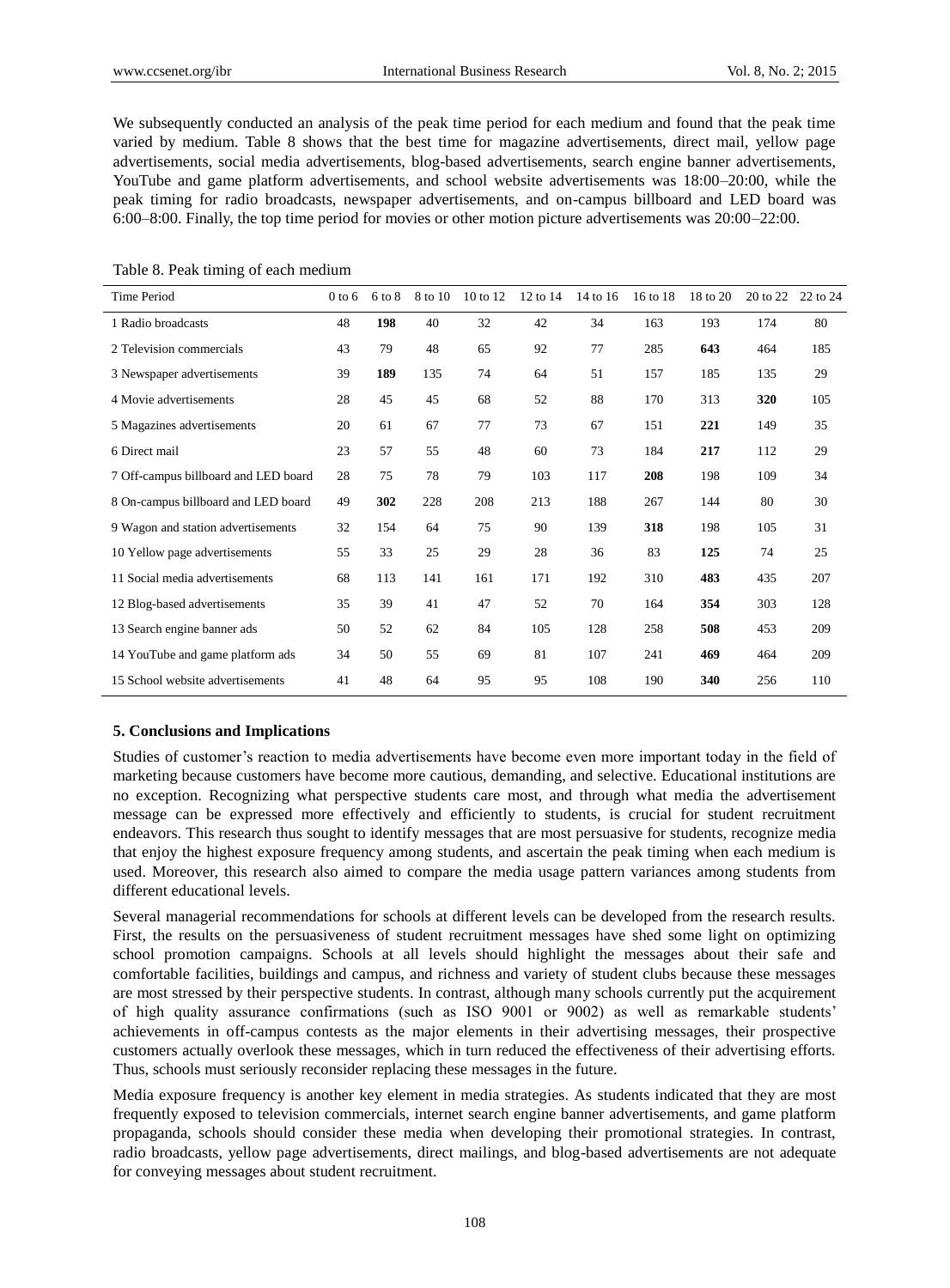Peak timing is another crucial element in advertisement strategies, and the research results indicated that different media experience very different peak times. The peak time for radio broadcasts, newspaper advertisements, and on-campus billboard and LED board is 6:00 to 8:00 in the morning. Wagon and station advertisements and off-campus billboards showed the highest usage from 16:00 to 18:00. Television commercials, magazines advertisements, social media advertisements, blog-based advertisements, search engine banner advertisements, and game platform-based advertisements were most often used from 18:00 to 20:00. Finally, the peak time for movie commercials was 20:00 to 22:00. Schools should plan their media strategies in line with these peak times.

Students from different backgrounds vary widely in their media usage patterns, and schools have to develop their promotion strategies in line with students' media usage patterns to successfully increase enrollment. For example, schools can stress the complete and convenient living functions, abundant scholarships, and part-time working opportunities when attracting senior high school students while emphasizing location advantages and traveling conveniences and a wide variety of student clubs when university students are targeted for marketing.

#### **References**

- Bir, A. A., Suher, K., Şener, G., & Algür, A. (2011). Turkish university students' media usage and their attitudes toward advertising-in-general. *Journal of Yaşar University, 24*(6), 4098–4111.
- Berry, T. R., Spence, J. C., Plotnikoff, R. C., Bauman, A., McCargar, L., Witcher, C., Clark, M., & Stolp, S. (2009). A mixed methods evaluation of televised health promotion advertisements targeted at older adults. *Evaluation and Program Planning, 32*(3), 278–288. http://dx.doi.org/10.1016/j.evalprogplan.2009.05.001
- Blasco, A., & Sobbrio, F. (2012). Competition and commercial media bias. *Telecommunications Policy, 36*(5), 434–447. http://dx.doi.org/10.1016/j.telpol.2011.11.021
- Chapman, R. G. (1979). Pricing policy and the college choice process. *Research in Higher Education, 10*(1), 37–57. http://dx.doi.org/10.1007/BF00977498
- Chang, S., Wu, T., Tseng, H., Su, Y., & Ko, C. (2012). Media mix decision support for schools based on analytic network process. *International Journal of Industrial Engineering, 19*(7), 297–304.
- Chaudhuri, A., & Buck, R. (1995). Media differences in rational and emotional responses to advertising. *Journal of Broadcasting and Electronic Media, 39*(1), 109–125. http://dx.doi.org/10.1080/08838159509364291
- Collins, P. A., Abelson, J., Pyman, H., & Lavis, J. N. (2006). Are we expecting too much from print media? An analysis of newspaper coverage of the 2002 Canadian healthcare reform debate. *Social Science and Medicine, 63*, 89–102. http://dx.doi.org/10.1016/j.socscimed.2005.12.012
- Cubillo, J. M., Sanchez, J., & Cerviño, J. (2006). International students' decision-making process. *International Journal of Educational Management, 20*(2), 101–115. http://dx.doi.org/10.1108/09513540610646091
- Davis, J. F. (1996). The perceived value of direct mail advertising in small retail firms: Threat to local newspaper? *Journal of Direct Marketing, 10*(4), 41–51. http://dx.doi.org/10.1002/(SICI)1522-7138(199623)10:4<41::AID-DIR4>3.0.CO;2-X
- Dijkstra, M., Buijtels, H. E., & Van Raaij, W. F. (2003). Separate and joint effects of medium type on consumer responses: A comparison of television, print, and the internet. *Journal of Business Research, 58*(3), 377–386. http://dx.doi.org/10.1016/S0148-2963(03)00105-X
- Durkin, S., & Wakefield, M. (2009). Comparative responses to radio and television anti-smoking advertisements to encourage smoking cessation. *Health Promotion International, 25*(1), 5–13. http://dx.doi.org/10.1093/heapro/dap044
- Esteban, L., & Hernández, J. M. (2012). Specialized advertising media and product market competition. *Journal of Economics, 106*, 45–74. http://dx.doi.org/10.1007/s00712-011-0243-7
- Feld, S., Frenzen, H., Krafft, M., Peters, K., & Verhoef, P. C. (2013). The effects of mailing design characteristics on direct mail campaign performance. *International Journal of Research in Marketing, 30,* 143–159. http://dx.doi.org/10.1016/j.ijresmar.2012.07.003
- Halford, J. C. G., Gillespie, J., Brown, V., Pontin, E. E., & Dovey, T. M. (2004). Effect of television advertisements for foods on food consumption in children. *Appetite, 42*(2), 221–225. http://dx.doi.org/10.1016/j.appet.2003.11.006
- Jarvis, J. W., Gainforth, H. L., & Latimer-Cheung, A. E. (2014). Investigating the effect of message framing on parents' engagement with advertisements promoting child physical activity. *International Review on Public*